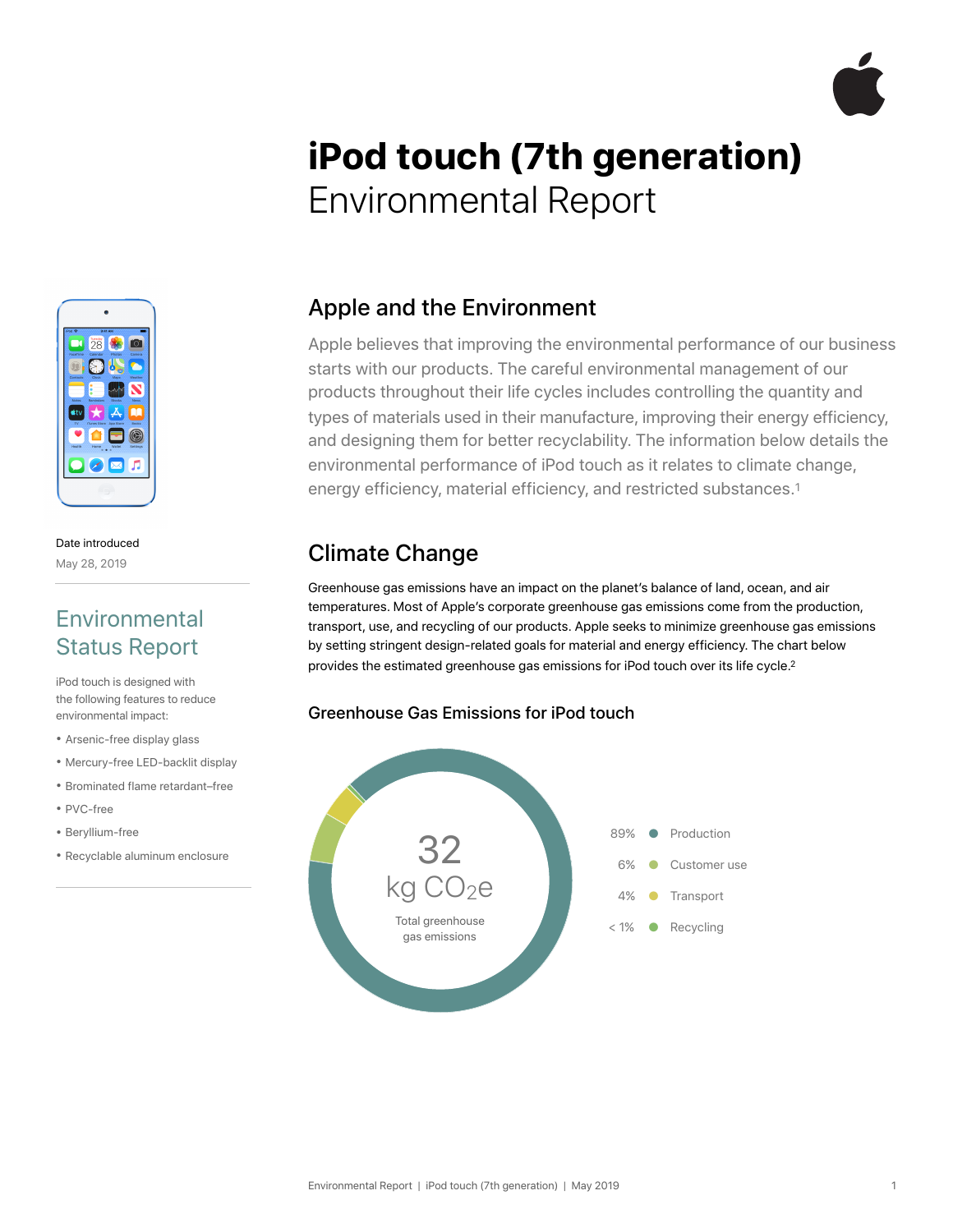

#### **Battery chemistry**

iPod features a lithium-ion polymer battery chemistry that is free of lead, cadmium, and mercury.

# Energy Efficiency

iPod touch uses power-efficient components and software that intelligently manage power consumption. The following table details the energy efficiency of the Apple USB Power Adapter.

### Energy Efficiency of the Apple USB Power Adapter

| Mode                     | 100V   | 115V   | 230V   |
|--------------------------|--------|--------|--------|
| Power adapter, no-load   | 0.014W | 0.014W | 0.012W |
| Power adapter efficiency | 74.3%  | 74.3%  | 73.1%  |

## Material Efficiency

Apple's ultracompact product and packaging designs lead the industry in material efficiency. Reducing the material footprint of a product helps maximize shipping efficiency. It also helps reduce the energy consumed during production and material waste generated at the end of the product's life. The iPod touch enclosure is made of aluminum and other materials highly desired by recyclers. The chart below details the materials used in this model.<sup>3</sup>

### Material Use for iPod touch

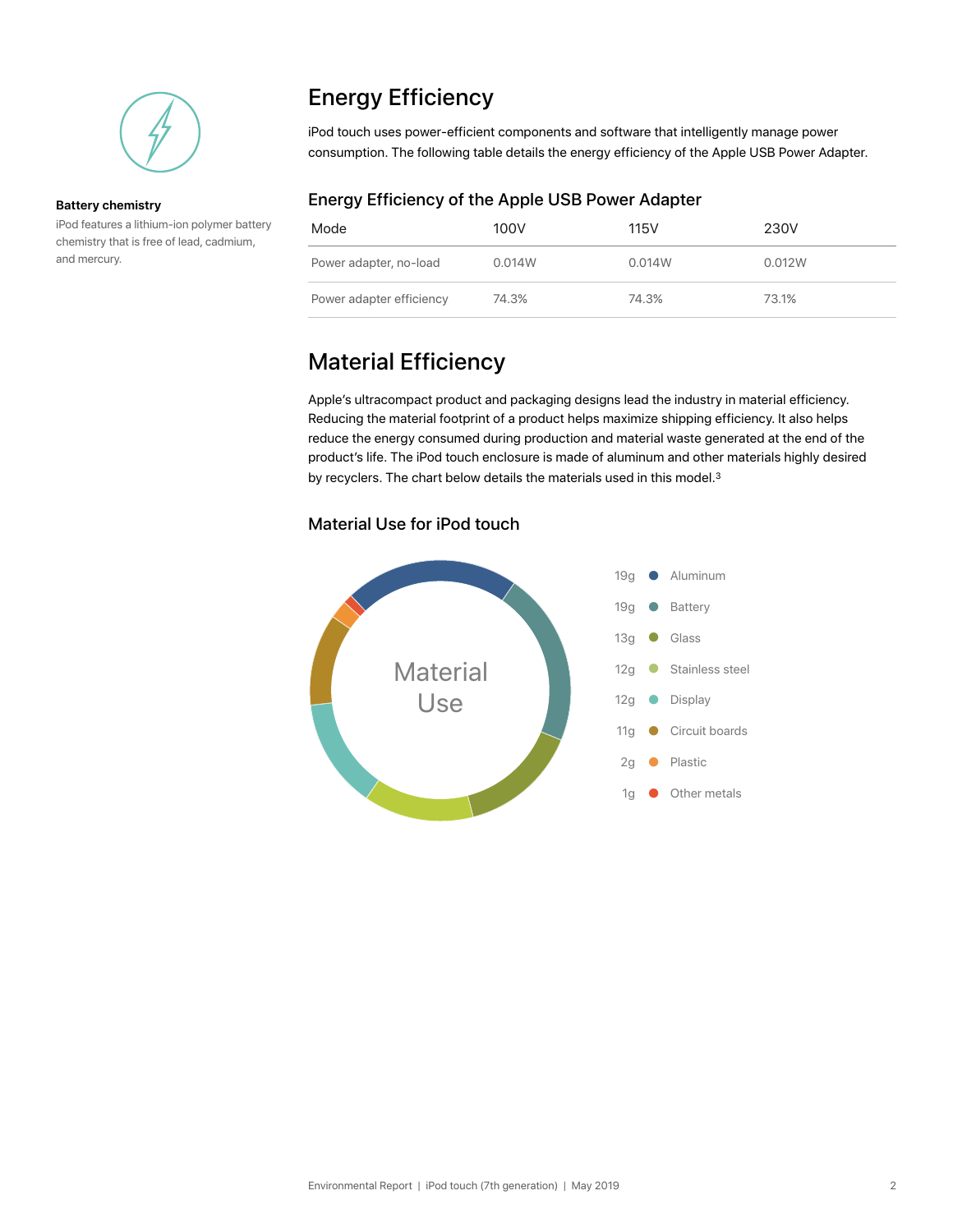

The U.S. retail packaging for iPod touch consumes 32 percent less volume, and is 38 percent lighter than the first-generation iPod touch packaging.

### Packaging

iPod touch packaging is extremely material efficient, allowing more units to be transported in a single shipping container. The following table details the materials used in iPod touch packaging.

#### Packaging Breakdown for iPod touch

| Material                                 | Retail box | Retail and shipping box |
|------------------------------------------|------------|-------------------------|
| Paper (corrugate, paperboard, paperfoam) | 13g        | 122g                    |
| Polycarbonate                            | 69g        | 69g                     |
| Other plastics                           | 3g         | 3g                      |

### Restricted Substances

Apple has long taken a leadership role in restricting harmful substances from our products and packaging. As part of this strategy, all Apple products comply with the strict European Directive on the Restriction of the Use of Certain Hazardous Substances in Electrical and Electronic Equipment, also known as the RoHS Directive. Examples of materials restricted by RoHS include lead, mercury, cadmium, hexavalent chromium, and the brominated flame retardants (BFRs) PBB and PBDE. iPod touch goes even further than the RoHS Directive by incorporating the following more aggressive restrictions:

- Arsenic-free display glass
- Mercury-free LED-backlit display
- BFR-free
- PVC-free
- Beryllium-free



### Recycling

When products are used longer, fewer resources are extracted from the earth. That's why we launched Apple Trade In—it offers customers a seamless way to return their old devices to Apple. Customers can trade in eligible devices for an Apple Store Gift Card.4 If a device is not eligible for credit, we'll recycle it for free. We also offer and participate in product take-back and recycling programs for 99 percent of the countries where we sell products—and we hold our recyclers to high standards. Our efforts to keep harmful substances out of our products also mean our materials are safer to recover and reuse. For more information on how to recycle your products at end of life, visit: [https://www.apple.com/shop/trade-in.](https://www.apple.com/shop/trade-in)